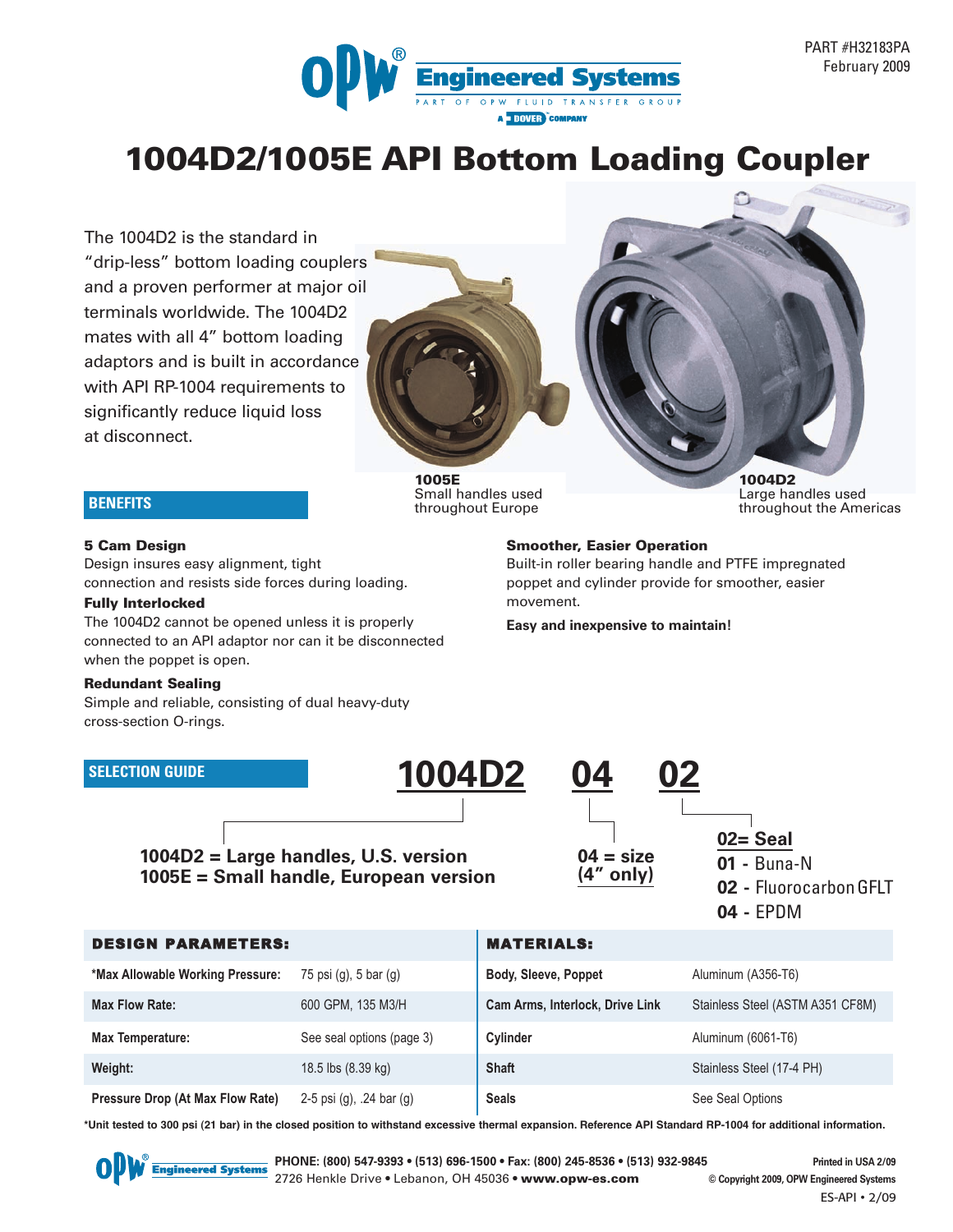

#### **MAIN AND BACK-UP SEALS**

| #               | <b>Description</b>     | Qty            | <b>Material</b>                      | Part#                              |         |
|-----------------|------------------------|----------------|--------------------------------------|------------------------------------|---------|
| 1               | Screw                  | 3              | Carbon Steel                         | H30222M                            |         |
| $\overline{2}$  | Nose seal              | 1              | See Seal Option Chart                | <b>See Seal Options</b>            | $\star$ |
| 3               | Locking Cam Arm        | 5              | 316 SST ASTM A351 CF-8M              | C20063M                            |         |
| 4               | Poppet                 | 1              | Aluminum A356-T6 ASTM B26 Anodized   | D20069AH                           |         |
| 5               | <b>Wave Spring</b>     | 1              | 17-7 PH Stainless Steel              | H31091M                            |         |
| 6               | Cylinder               | 1              | 6061-T6 Aluminum Anodized            | <b>C20144RAH</b>                   |         |
| $\overline{7}$  | Interlock              | 1              | 316 SST ASTM A351 CF-8M              | C20062M                            |         |
| 8               | <b>Shaft Dust Seal</b> | 1              | Felt                                 | H30228M                            | $\ast$  |
| 9               | Shaft                  | 1              | 17-4 PH SST Condition H1025 Hardened | C20145RE                           |         |
| 10              | Nut, Hex               | 1              | Carbon Steel, Zinc plated            | H30220M                            |         |
| 11              | <b>Roller Bearing</b>  | 1              | <b>Carbon Steel</b>                  | H30219M                            |         |
| 12              | Lever                  | 1              | Aluminum A356-T6 ASTM B26            | D20037A                            |         |
| 13              | Spiral Pin             | $\overline{7}$ | Carbon Steel Zinc plated             | H31396M                            |         |
| 14 a, b         | Shaft O-Ring           | $\overline{2}$ | See Seal Option Chart                | <b>See Seal Options</b>            | $\star$ |
| 15              | <b>Bushing</b>         | 1              | Brass UNS C-36000                    | H30809RB                           |         |
| 16              | Groove Pin             | 1              | Carbon Steel Zinc plated             | H30212M                            | $\star$ |
| 17 a, b         | Washer                 | $\overline{2}$ | 18-8 SST                             | H30209M                            |         |
| 18              | Clevis Pin             | $\overline{2}$ | 17-4 PH SST Condition H900 Hardened  | H30610RE                           |         |
| 19              | Drive Link             | 1              | 316 SST ASTM A351 CF-8M              | H30207EW                           |         |
| 20              | Washer                 | $\overline{2}$ | 18-8 SST                             | H30206M                            |         |
| 21              | E-Ring                 | $\overline{2}$ | 15-7 PH SST                          | H30554M                            | $\star$ |
| 22              | Body                   | 1              | Aluminum A356-T6 ASTM B26 Anodized   | E20038AH                           |         |
| 23              | <b>Bent Link</b>       | $\overline{2}$ | 410 SST Hardened                     | H30552M                            |         |
| 24              | Dust Seal              | 1              | Felt                                 | H30214M                            |         |
| 26              | Sleeve                 | 1              | Aluminum A356-T6 ASTM B26 Anodized   | E20013AH (1004D2) E20026AH (1005E) |         |
| 27              | Cylinder O-Ring        | 1              | See Seal Option Chart                | <b>See Seal Options</b>            | $\star$ |
| $\overline{28}$ | Keeper                 | 3              | 18-8 SST                             | H30221M                            |         |
| 29              | Spring, Interlock      | 1              | Carbon Steel Zinc plated             | H31743M                            |         |
| 30              | Set screw              | 1              | 18-8 SST                             | H30602M                            | $\star$ |
| $\overline{31}$ | Spring, Cam Arm        | 5              | 18-8 SST                             | H06753M                            |         |

**\*Items included in seal replacement kits (1004D2SRK)**

**IMPORTANT:** OPW products should be used in compliance with applicable federal, state, provincial, and local laws and regulations. Product selection should be based on physical specifications and limitations and compatibility with the environment and materials to be handled. OPW MAKES NO WARRANTY OF FITNESS FOR A PARTICULAR USE. All illustrations and specifications in this literature are based on the latest product information available at the time of publication. OPW reserves the right to make changes at any time in prices, materials, specifications and models and to discontinue models without notice or obligation.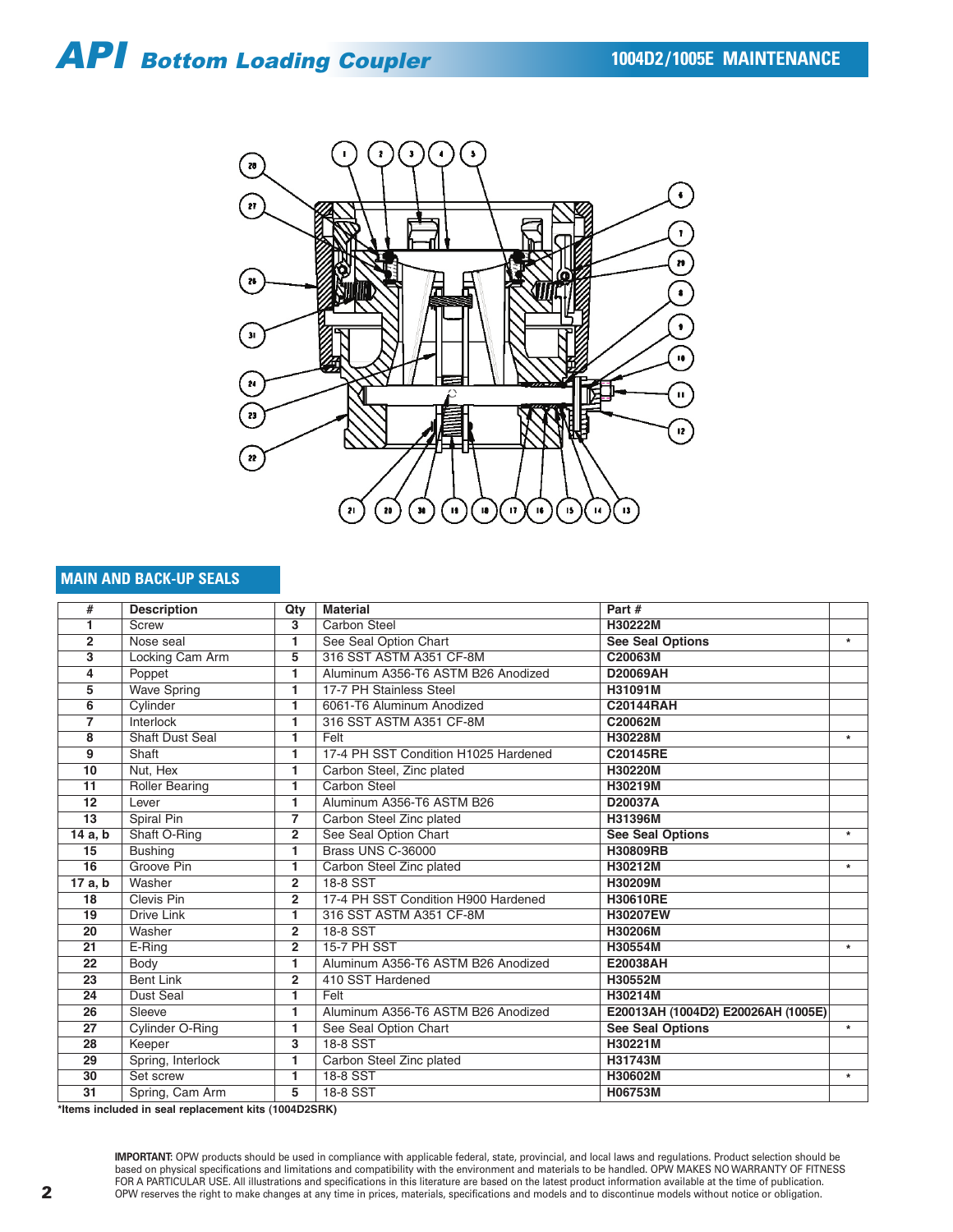#### **SEAL OPTIONS**

| <b>Seal Material</b> | <b>Coupler Model #</b>                      | <b>Nose Seal</b><br>(2) | <b>Shaft Seal</b><br>(14) | <b>Cylinder Seal</b><br>(27) | <b>Temp Rating</b>                                                     |
|----------------------|---------------------------------------------|-------------------------|---------------------------|------------------------------|------------------------------------------------------------------------|
| <b>Fluorocarbon</b>  | 1004D2-0402/1005E-0402                      | H30483M                 | H30808M                   | H30217M                      | $-20^{\circ}$ F - 400 $^{\circ}$ F<br>$(-29^{\circ}C - 204^{\circ} C)$ |
| Buna                 | 1004D2-0401/1005E-0401                      | H30482M                 | H30259M                   | H30258M                      | $-20^{\circ}$ F - 250°F<br>(-29°C - 121°C)                             |
| <b>EPT</b>           | 1004D2-0404/1005E-0404                      | H31957M                 | H31955M                   | H31956M                      | $-50^{\circ}$ F - 225°F<br>$(-46^{\circ}C - 107^{\circ} C)$            |
|                      | Osmanlt fastamı fan additional aast antispa |                         |                           |                              |                                                                        |

**Consult factory for additional seal options.**

#### **SEAL REPLACEMENT KITS**

OPW 1004D2SRK Seal Replacement Kits include everything needed to change the seals in the 1004D2/1005E Bottom Loading Coupler. **Seal Replacement Kits are always recommended as spare parts.**

| ASSEMBLY |  |  |
|----------|--|--|
|          |  |  |

## **API Coupler Installation Preparations**

#### **Safety precautions**

**Warning:** Read & understand this instruction before starting installation.

- Coupler to be used for its designated purpose only.
- Local regulations for (un)loading must be followed at all times.
- Product flow may result in static electricity; grounding of equipment is required.
- **Although the 1004D2/1005E is designed for higher pressures, proper measures must be taken within the system to allow for thermal expansion.**
- OPW instructions must be followed for installation.
- Make sure to use adequate personal protection at all times during operation.



- Secure whatever device Coupler will be mounted to (e.g., Loading Arm)
- Sandwich gasket between Coupler and Loading Device flanges.
- Align Coupler bolt holes with bolt holes on Loading Device.
- Insert two bolts into the highest bolt holes on the flange and hand tighten. This is to secure Coupler, and prevent damage due to bending as the remaining bolts are installed.

| <b>Seal Material</b> | <b>Seal Replacement Kit Part #</b> |
|----------------------|------------------------------------|
| Fluorocarbon         | 1004D2SRK-0402                     |
| Buna                 | 1004D2SRK-0401                     |
| <b>FPT</b>           | 1004D2SRK-0404                     |

**Note: All images depict the 1004D2 (large handles). The steps for 1005E Coupler (small handles) are the same as 1004D2.**



**Install remaining bolts and tighten down to recommended torque value.** 

**Note: Torque value is based on material and grade of bolts used.**

**Warning:** Under pressure, poppet will cause handle to rotate violently if not restrained.



Connect Coupler to adaptor and slide sleeve forward. Rotate the handle locking the sleeve in position and opening the poppet.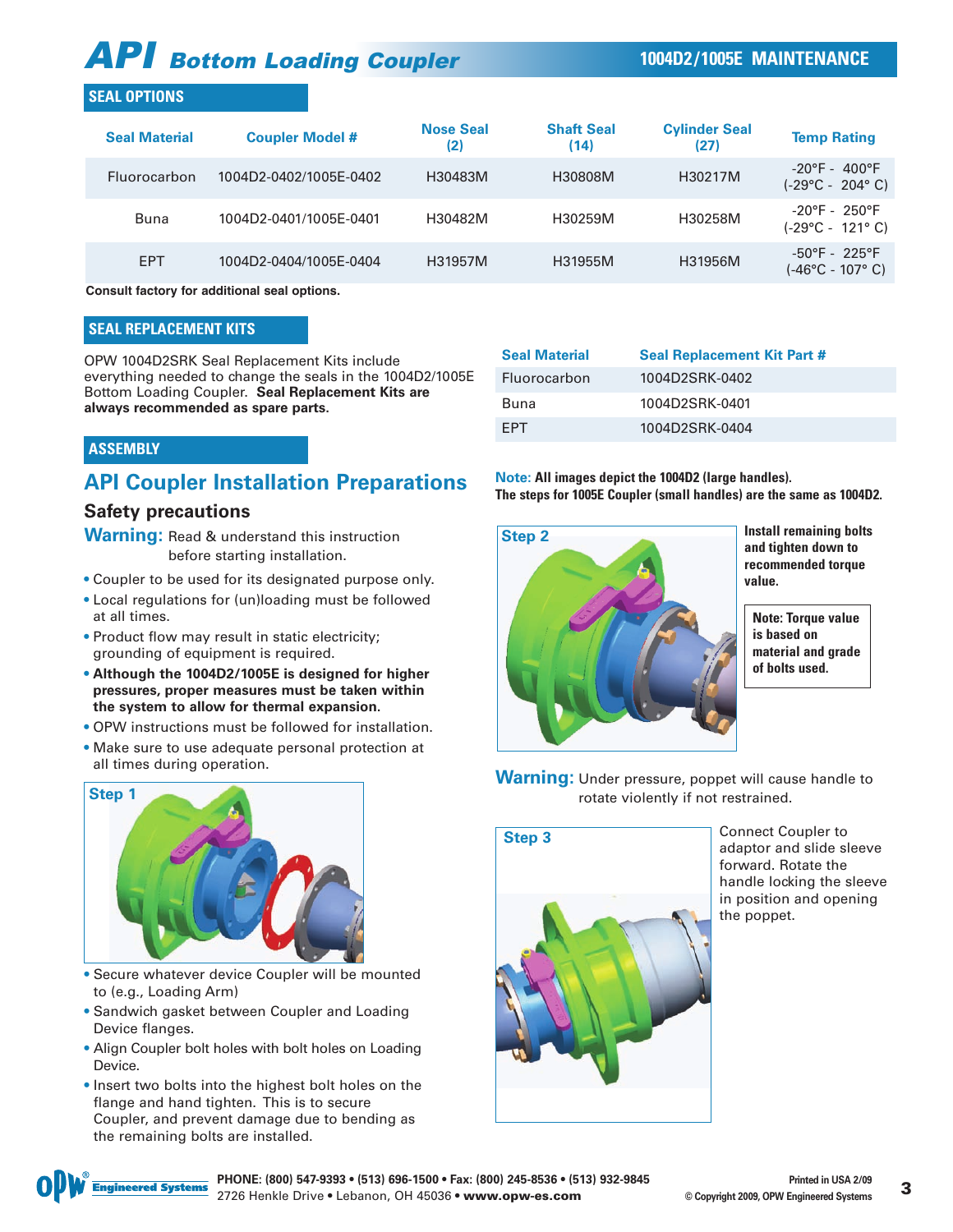- Maintenance must be performed by authorized personnel
- Periodical maintenance (once a year) is required according to the maintenance instructions
- When any leakages are found, have seals replaced immediately to obtain a safe and correct use of the Coupler. If leakages continue contact the OPW distributor or OPW Engineered Systems for consultation

## **MAINTENANCE Consider the following**

#### **Tools Needed:** • Hammer • Silicon Spray (WD-40<sup>®</sup>)

- 1/4" Socket Loctite 242
- •Torque Wrench
- Draft Pin
- Hex Key
- Screwdriver

#### **DISASSEMBLY INSTRUCTIONS**

### **Step 1: Dismantle API Coupler**

**Attention:** Dismantling must be performed by authorized and trained personnel only.

**Attention:** The same risks and procedures of initial installation apply.

**Warning:** Use caution and be aware of the service in which the Coupler has been used. When the medium is nuclear, hazardous or toxic, one is obligated to clean the parts with the help of specialized personnel, companies or governments.

#### **Before dismantling Coupler, take some necessary precautions.**

**when servicing the**

(see Coupler Testing)

• Periodical inspection (every 3

toxic or hazardous mediums)

months) for leakages (especially with

• When Coupler is over pressurized, it must be inspected thoroughly • After maintenance is performed, it must be tested before the next use

**Coupler:**



- **• Make sure to use adequate personal protection at all times during the operation.**
- Clear surrounding areas and shut off any working devices
- Make sure the surrounding area is clear from obstacles
- Barricade surrounding area, so that no unauthorized persons can access work floor
- Arrange necessary permits or paperwork with plant holder, owners or local authorities, before taking any actions

When the Coupler is clean and dry and the necessary precautions have been taken, the Coupler can be disassembled from the device to which it is attached.

- With the corresponding Loading Arm secured from movement, loosen bolts mounting the Coupler to the Loading Arm. Support Coupler while removing all, except top two bolts. This is to prevent bending moments from causing damage to the flanges and bolts (**Figure B**).
- While supporting the loose Coupler, remove the final two bolts. Coupler should fall away.
- Remove gasket between both flanges.

### **Step 2: Remove Keeper Screws**

Using Hex Key, unscrew the three KEEPER SCREWS which are provided to secure the cylinder when the poppet is in the open position.



#### **Step 3: Disassemble Poppet/Nose Seal Sub-Assembly:**

**4** (#30). To perform the next series of steps, it is required to rotate the handle to allow disassembly of poppet components. Simply depress the INTERLOCK (#7) and slide the sleeve forward and then rotate handle.



**Step 3a:** Once in position, remove E-CLIP (#21) and WASHER (#20) using small blade screwdriver. Remove CLEVIS PIN (#18) from DRIVE LINK (#19). **Step 3b: Remove DRIVE LINK SET SCREW**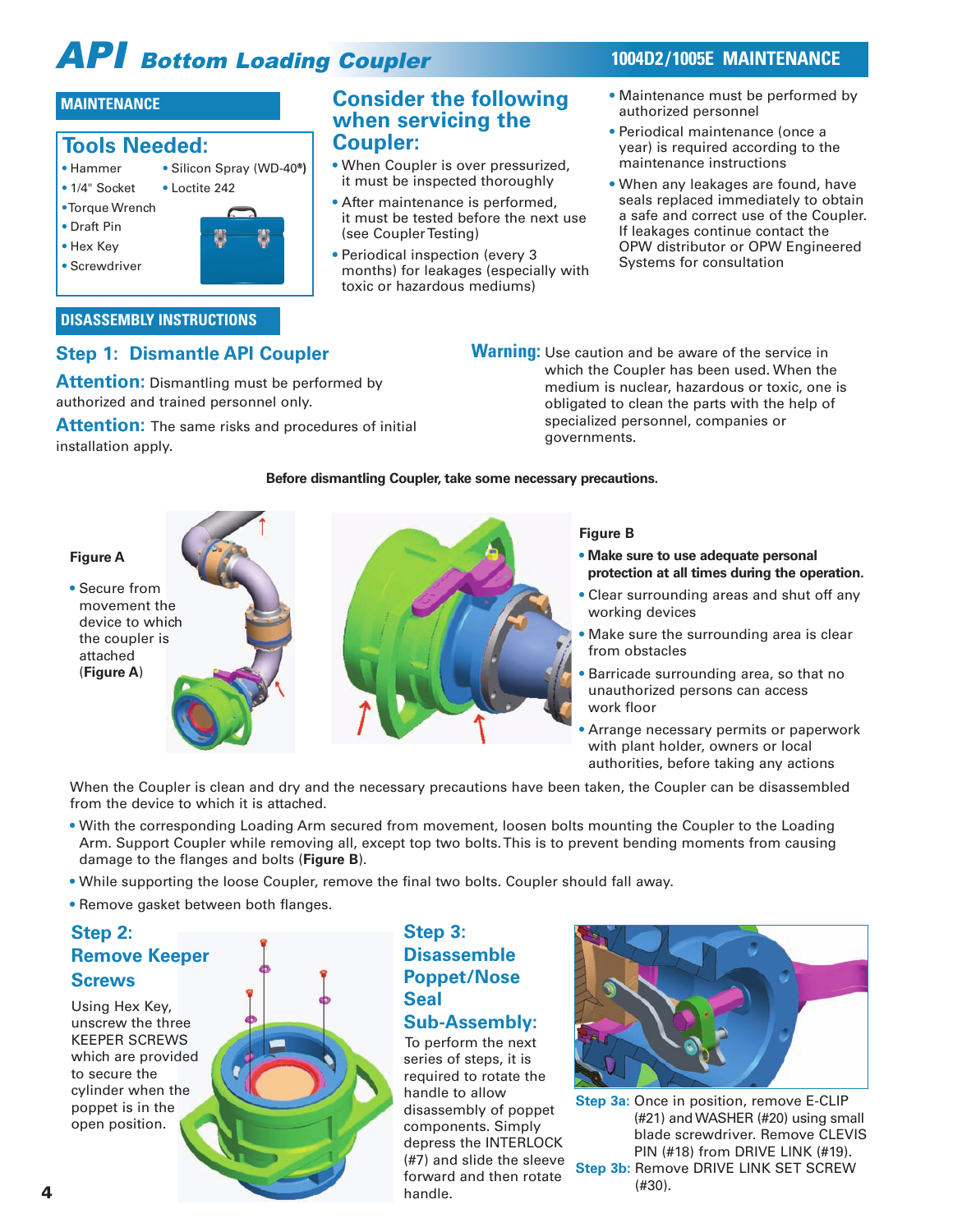

**Step 3c:** Feed poppet through nose seal sub-assembly. Remove cylinder and wave spring.

#### **Step 4: Remove Handle:**

With Handle in the open position, drive out Pin from the lever sub-assembly using Drift Pin & Hammer.



## **Assembly Instructions:**

**Step 1:** Run shaft through body and drive link. Partially install groove pin into body.





**Note:** Before capturing the drive link with the shaft, make sure to orient drive link with hole in the shaft (as shown).

#### **Step 2:**

Slide spacer & replacement seals over shaft in order shown. Lubricate O-rings with light oil. Gently slide seals/spacers into coupler body until fully seated.

#### **Note:**

Part list (shown below) is in order of picture (at right) from left to right.

| <b>Description</b>                               | <b>Material</b>  | <b>P/N</b> | Qty. |
|--------------------------------------------------|------------------|------------|------|
| Washer*                                          | <b>SST</b>       | H30209M    | 1    |
| Shaft O-Ring                                     | See Seal Options |            | 1    |
| Washer                                           | <b>SST</b>       | H30209M    | 1    |
| <b>Bushing</b>                                   | <b>Brass</b>     | H30211RB   | 1    |
| Shaft O-Ring                                     | See Seal Options |            | 1    |
| <b>Shaft Dust Seal</b>                           | Felt             | H30228M    | 1    |
| *Smooth side of washers should face TOWARDS<br>. |                  |            |      |

the shaft seal o-ring on both sides.



**Note:** Spring pin should fall within the groove of shaft bushing, locking shaft into coupler body.



spring pin.



#### **Step 6:**

**Step 5:**

from body.

Drive out PIN (#16)

Remove shaft seals from body, discard O-rings & felt environment seal and inspect other parts for wear. Thoughly clean shaft and sealing chamber.

**Disassembly Complete**



# **Step 3:**

With shaft seals/spacer in place, fully seat pin into body/groove